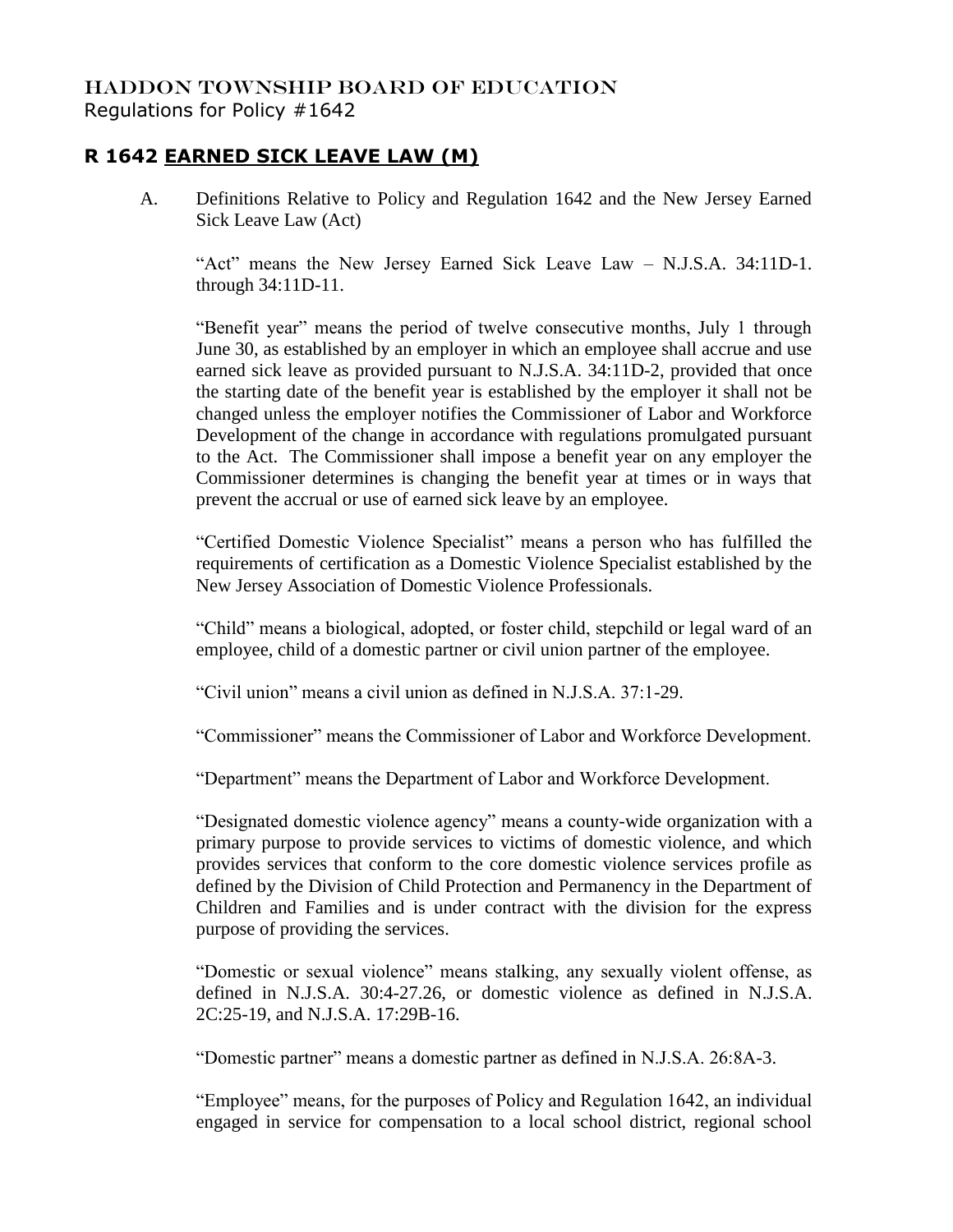district, county vocational school, or charter school of the State who is not provided with sick leave with full pay pursuant to N.J.S.A. 18A:30-2 or any other law, rule, or regulation of New Jersey and is eligible to accrue earned sick leave in accordance with the requirements of the Act.

"Employer" means, for the purposes of Policy and Regulation 1642, a local school district, regional school district, county vocational school, or charter school of the State who does not provide sick leave with full pay to an employee pursuant to N.J.S.A. 18A:30-2 or any other law, rule, or regulation of New Jersey and is required to comply with the requirements of the Act.

"Family member" means a child, grandchild, sibling, spouse, domestic partner, civil union partner, parent, or grandparent of an employee, or a spouse, domestic partner, or civil union partner of a parent or grandparent of an employee, or a sibling of a spouse, domestic partner, or civil union partner of the employee, or any other individual related by blood to the employee or whose close association with the employee is the equivalent of a family relationship.

"Health care professional" means any person licensed under Federal, State, or local law, or the laws of a foreign nation, to provide health care services, or any other person who has been authorized to provide health care by a licensed health care professional, including but not limited to doctors, nurses, and emergency room personnel.

"Parent" means a biological, adoptive, or foster parent, stepparent, or legal guardian of an employee or of the employee's spouse, domestic partner, or civil union partner, or a person who stood in loco parentis of the employee or the employee's spouse, domestic partner, or civil union partner when the employee, spouse or partner was a minor child.

"Retaliatory personnel action" means denial of any right guaranteed under the Act and any threat, discharge, including a constructive discharge, suspension, demotion, unfavorable reassignment, refusal to promote, disciplinary action, sanction, reduction of work hours, reporting or threatening to report the actual or suspected immigrant status of an employee or the employee's family, or any other adverse action against an employee.

"Sibling" means a biological, foster, or adopted sibling of an employee.

"Spouse" means a husband or wife.

- B. Provision of Earned Sick Leave N.J.S.A. 34:11D-2
	- 1. The employer shall provide earned sick leave in accordance with the Act for each employee working for the employer.
	- 2. For every thirty hours worked, the employee shall accrue one hour of earned sick leave. The employer will not provide an employee their full complement of earned sick leave for a benefit year as required under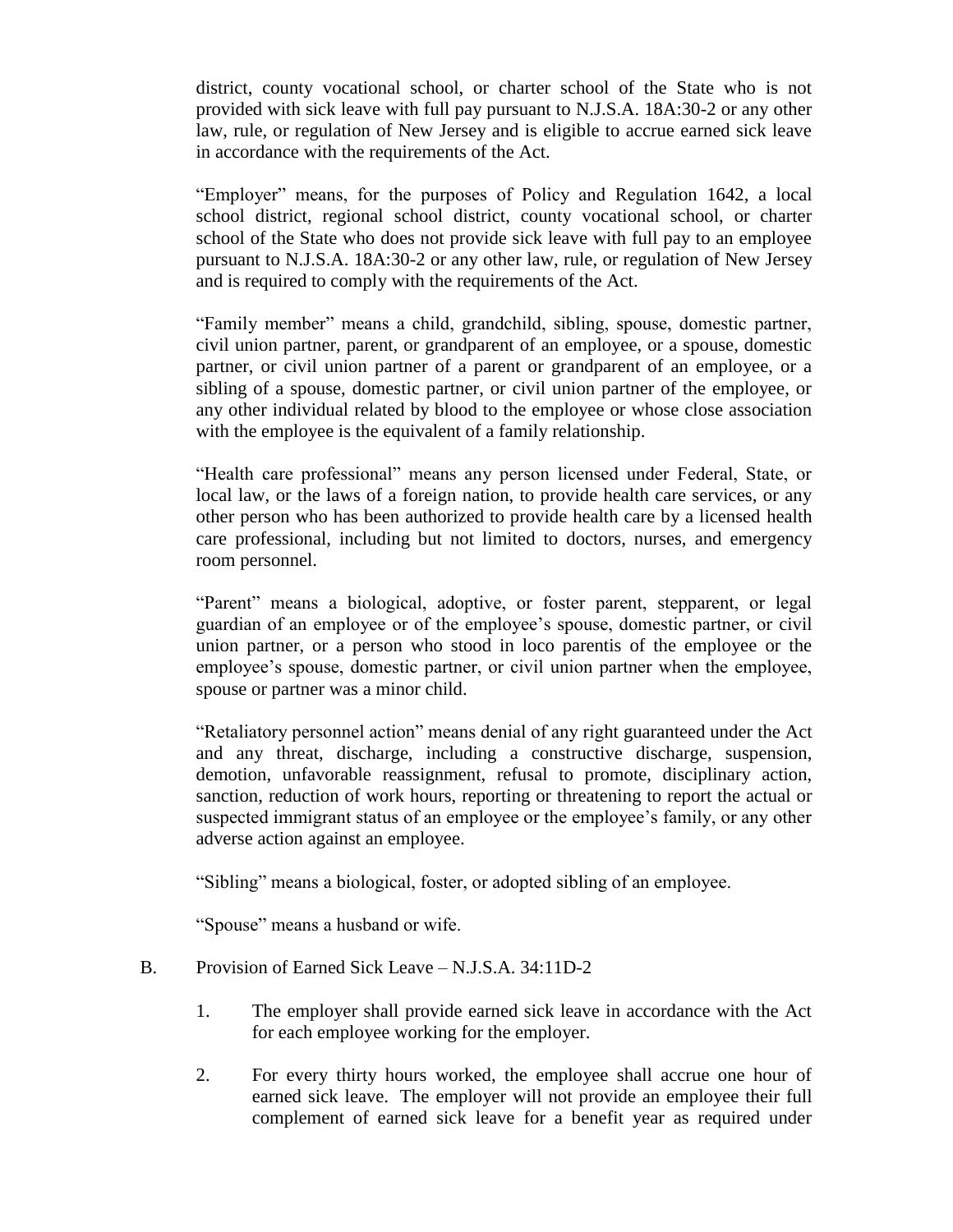N.J.S.A. 34:11D-2 on the first day of each benefit year in accordance with the Act.

- 3. The employer will not permit the employee to accrue or use in any benefit year, or carry forward from one benefit year to the next, more than forty hours of earned sick leave.
	- a. Unless the employee has accrued earned sick leave prior to October 29, 2018, the earned sick leave shall begin to accrue on October 29, 2018 for any employee who is hired and commences employment before October 29, 2018 and the employee shall be eligible to use the earned sick leave beginning on February 26, 2019 after the employee commences employment.
	- b. If the employee's employment commences after October 29, 2018, the earned sick leave shall begin to accrue upon the date that employment commences. The employee shall be eligible to use the earned sick leave beginning on the  $120<sup>th</sup>$  calendar day after the employee commences employment.
- 4. The employer shall be in compliance with N.J.S.A. 34:11D-2 if the employer offers paid time off to an employee, which is fully paid and shall include, but is not limited to personal days, vacation days, and sick days, and may be used for the purposes of N.J.S.A. 34:11D-3 in the manner provided by the Act, and is accrued at a rate equal to or greater than the rate described in N.J.S.A. 34:11D-2.
- 5. The employer shall pay the employee for earned sick leave at the same rate of pay with the same benefits as the employee normally earns, except that the pay rate shall not be less than the minimum wage required for the employee pursuant to N.J.S.A. 34:11-56a4.
- 6. Upon the mutual consent of the employee and employer, an employee may voluntarily choose to work additional hours or shifts during the same or following pay period, in lieu of hours or shifts missed, but shall not be required to work additional hours or shifts or use accrued earned sick leave. The employer may not require, as a condition of an employee using earned sick leave, that the employee search for or find a replacement worker to cover the hours during which the employee is using earned sick leave.
- 7. If an employee is transferred to a separate division, entity, or location, but remains employed by the same employer, then the employee shall be entitled to all earned sick leave accrued at the prior division, entity, or location, and shall be entitled to use the accrued earned sick leave as provided in the Act.
- 8. If an employee is terminated, laid off, furloughed, or otherwise separated from employment with the employer, any unused accrued earned sick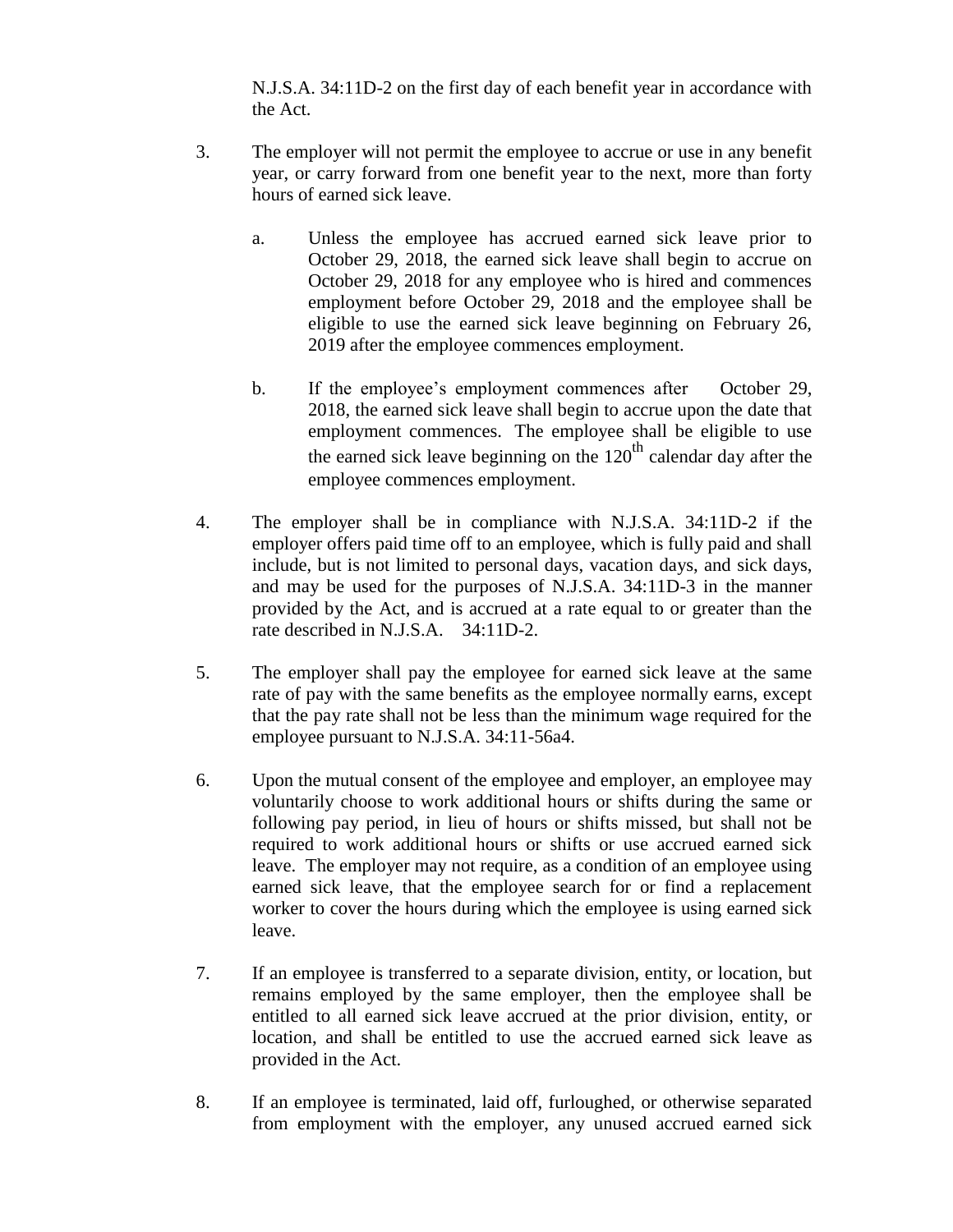leave shall be reinstated upon the re-hiring or reinstatement of the employee to that employment, within six months of termination, being laid off or furloughed, or separation, and prior employment with the employer shall be counted towards meeting the eligibility requirements set forth in N.J.S.A. 34:11D-2.

- 9. The employer may choose the increments in which its employees may use earned sick leave, provided that the largest increment of earned sick leave an employee may be required to use for each shift for which earned sick leave is used shall be the number of hours the employee was scheduled to work during that shift.
- C. Permitted Usage of Earned Sick Leave N.J.S.A. 34:11D-3
	- 1. The employer shall permit an employee to use the earned sick leave accrued pursuant to the Act for any of the following:
		- a. Time needed for diagnosis, care, or treatment of, or recovery from, an employee's mental or physical illness, injury or other adverse health condition, or for preventive medical care for the employee;
		- b. Time needed for the employee to aid or care for a family member of an employee during diagnosis, care, or treatment of, or recovery from, the family member's mental or physical illness, injury or other adverse health condition, or during preventive medical care for the family member;
		- c. Absence necessary due to circumstances resulting from the employee, or a family member of an employee, being a victim of domestic or sexual violence, if the leave is to allow the employee to obtain for the employee or the family member: medical attention needed to recover from physical or psychological injury or disability caused by domestic or sexual violence; services from a designated domestic violence agency or other victim services organization; psychological or other counseling; relocation; or legal services, including obtaining a restraining order or preparing for, or participating in, any civil or criminal legal proceeding related to the domestic or sexual violence;
		- d. Time during which the employee is not able to work because of a closure of the employee's workplace, or the school or place of care of a child of an employee, by order of a public official due to an epidemic or other public health emergency, or because of the issuance by a public health authority of a determination that the presence in the community of the employee, or a member of the employee's family in need of care by the employee, would jeopardize the health of others; or
		- e. Time needed by the employee in connection with a child of the employee to attend a school-related conference, meeting, function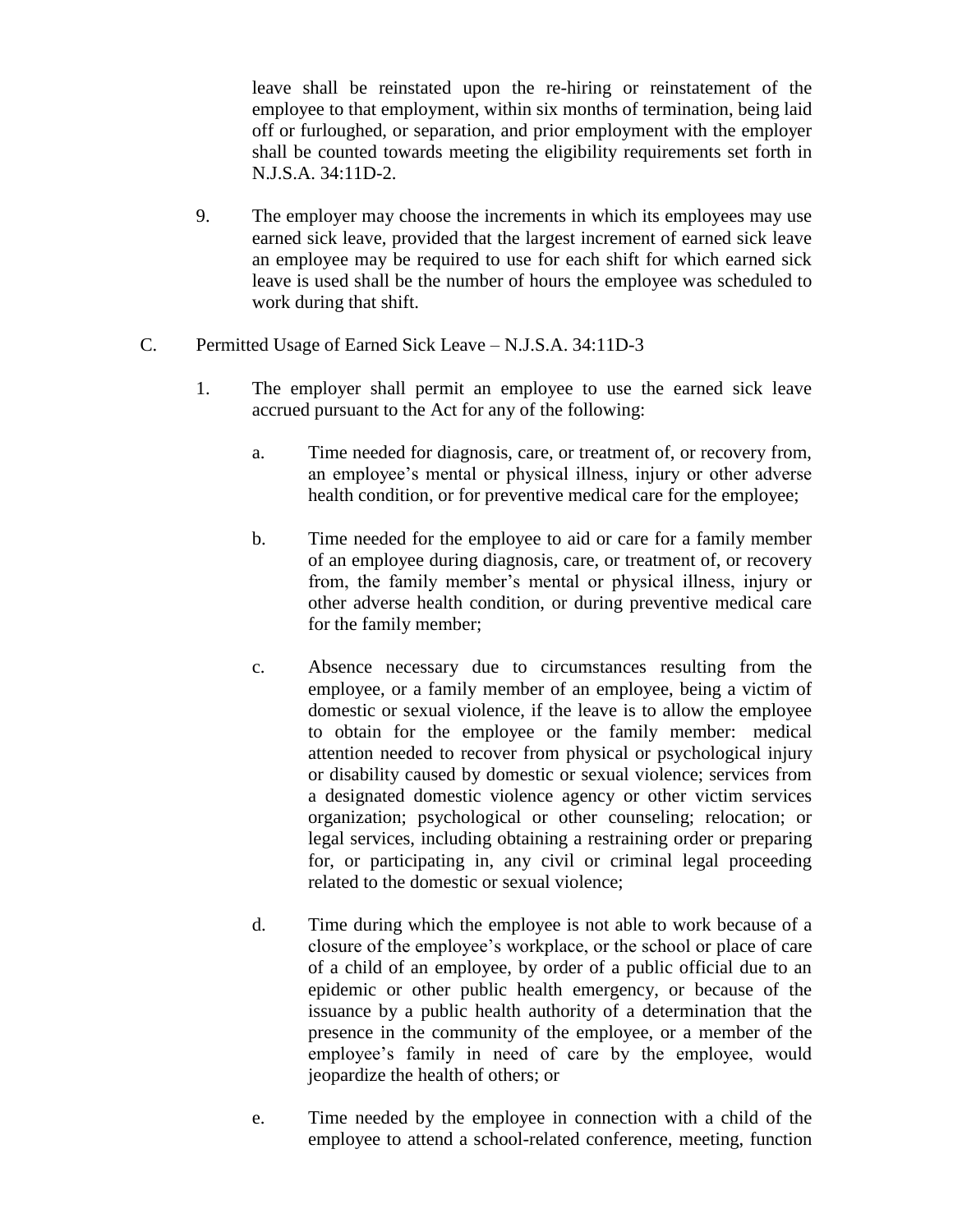or other event requested or required by a school administrator, teacher, or other professional staff member responsible for the child's education, or to attend a meeting regarding care provided to the child in connection with the child's health conditions or disability.

- 2. If an employee's need to use earned sick leave is foreseeable, the employer will require advance notice, not to exceed seven calendar days prior to the date the leave is to begin, of the intention to use the leave and its expected duration, and shall make a reasonable effort to schedule the use of earned sick leave in a manner that does not unduly disrupt the operations of the employer. If the reason for the leave is not foreseeable, the employer will require an employee to give notice of the intention as soon as practicable, if the employer has notified the employee of this requirement.
	- a. The employer may prohibit employees from using foreseeable earned sick leave on certain dates provided reasonable notice of these dates is provided to employees and the employer will require reasonable documentation if sick leave that is not foreseeable is used during those dates.
	- b. For earned sick leave of three or more consecutive days, the employer will require reasonable documentation that the leave is being taken for the purpose permitted under N.J.S.A. 34:11D-3.a. and C.1. above.
	- c. If the leave is permitted under N.J.S.A. 34:11D-3.a.(1) and C.1.a. above or N.J.S.A. 34:11D-3.a.(2) and C.1.b. above, documentation signed by a health care professional who is treating the employee or the family member of the employee indicating the need for the leave and, if possible, number of days of leave, shall be considered reasonable documentation.
	- d. If the leave is permitted under N.J.S.A. 34:11D-3.a.(3) and C.1.c. above because of domestic or sexual violence, any of the following shall be considered reasonable documentation of the domestic or sexual violence: medical documentation; a law enforcement agency record or report; a court order; documentation that the perpetrator of the domestic or sexual violence has been convicted of a domestic or sexual violence offense; certification from a certified Domestic Violence Specialist or a representative of a designated domestic violence agency or other victim services organization; or other documentation or certification provided by a social worker, counselor, member of the clergy, shelter worker, health care professional, attorney, or other professional who has assisted the employee or family member in dealing with the domestic or sexual violence.
	- e. If the leave is permitted under N.J.S.A. 34:11D-3.a.(4) and C.1.d. above, a copy of the order of the public official or the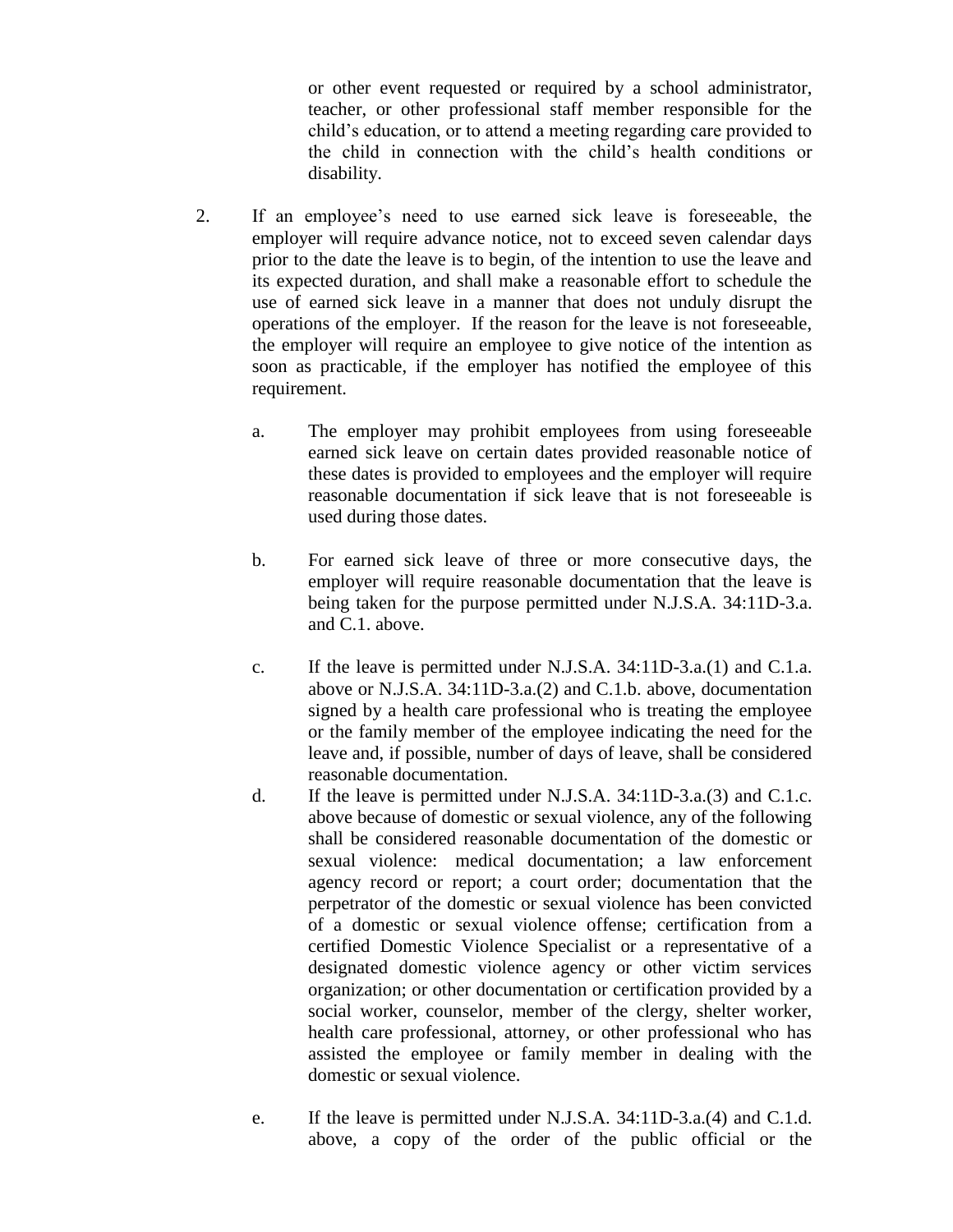determination by the health authority shall be considered reasonable documentation.

- f. If the leave is permitted under N.J.S.A. 34:11D-3.a.(5) and C.1.e. above, tangible proof of the reasons outlined in N.J.S.A. 34:11D-3.a.(5) and C.1.e. above shall be considered reasonable documentation.
- 3. Nothing in the Act shall be deemed to require the employer to provide earned sick leave for an employee's leave for purposes other than those identified in N.J.S.A. 34:11D-3, or prohibit the employer from taking disciplinary action against an employee who uses earned sick leave for purposes other than those identified in N.J.S.A. 34:11D-3.
- 4. The employer will not pay an employee for unused earned sick leave at the end of the benefit year pursuant to N.J.S.A. 34:11D-3.c.
- 5. Unless the employer's policy or a collective bargaining agreement provides for the payment of accrued earned sick leave upon termination, resignation, retirement, or other separation from employment, an employee shall not be entitled under N.J.S.A. 34:11D-3 to payment of unused earned sick leave upon the separation from employment.
- 6. Any information the employer possesses regarding the health of an employee or any family member of the employee or domestic or sexual violence affecting an employee or employee's family member shall be treated as confidential and not disclosed except to the affected employee or with the written permission of the affected employee.
- D. Retaliation, Discrimination Prohibited N.J.S.A. 34:11D-4
	- 1. No employer shall take retaliatory personnel action or discriminate against an employee who accrues sick leave under the Act because the employee requests or uses earned sick leave either in accordance with the Act or the employer's own earned sick leave policy for employees covered under the Act. Any complaints alleging a violation of the Act shall be filed in accordance with the provisions of N.J.S.A. 34:11D-4.
		- a. The employer shall not count earned sick leave taken under the Act as an absence that may result in the employee being subject to discipline, discharge, demotion, suspension, a loss or reduction of pay, or any other adverse action.
	- 2. There shall be a rebuttable presumption of an unlawful retaliatory personnel action under N.J.S.A. 34:11D-4 whenever the employer takes adverse action against an employee within ninety days of when that employee:
		- a. Files a complaint with the Department or a court alleging a violation of any provision of N.J.S.A. 34:11D-4;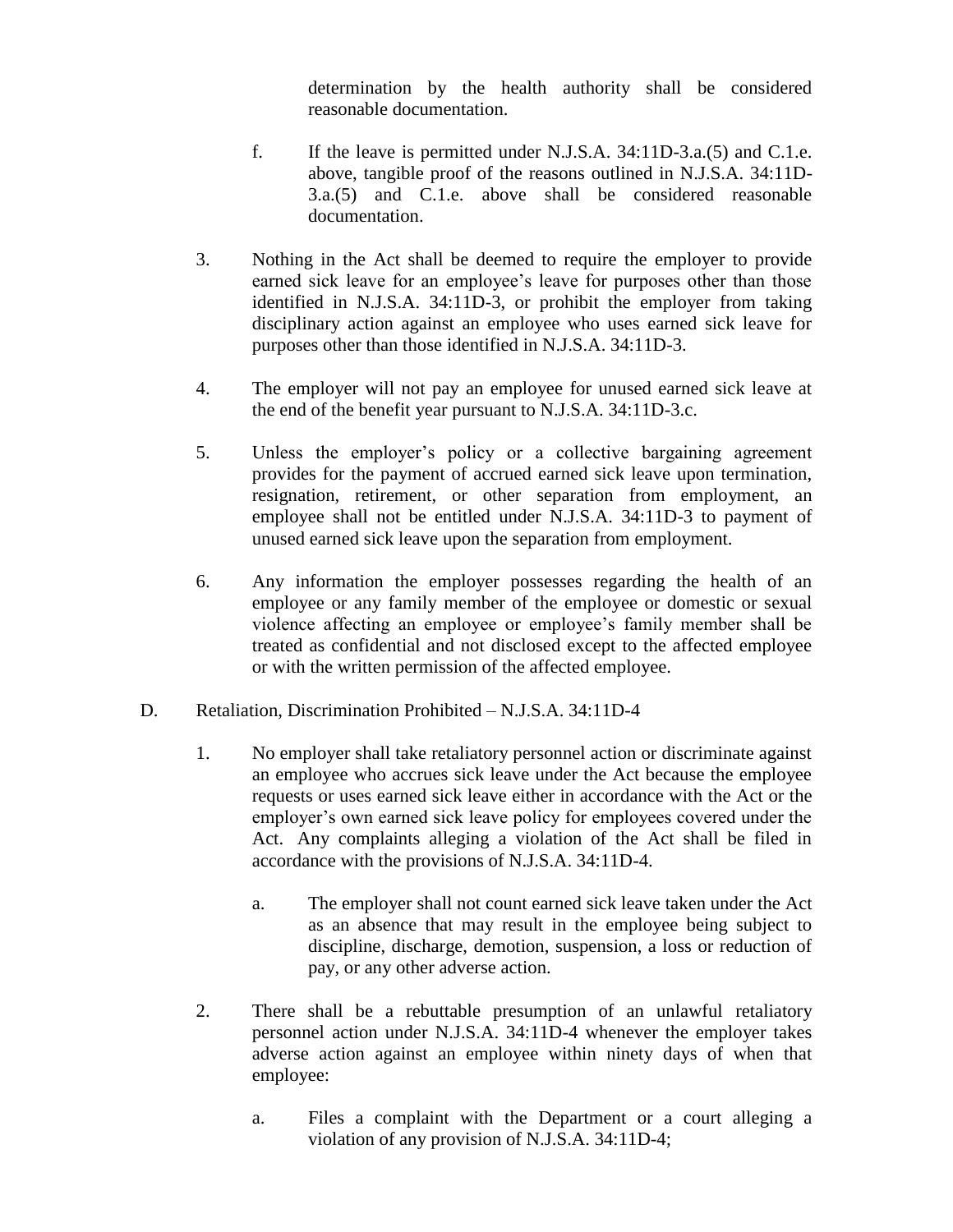- b. Informs any person about the employer's alleged violation of N.J.S.A. 34:11D-4;
- c. Cooperates with the Department or other persons in the investigation or prosecution of any alleged violation of N.J.S.A. 34:11D-4;
- d. Opposes any policy, practice, or act that is unlawful under N.J.S.A. 34:11D-4; or
- e. Informs any person of his or her rights under N.J.S.A. 34:11D-4.
- 3. Protections of N.J.S.A. 34:11D-4 shall apply to any person who mistakenly but in good faith alleges violations of the Act.
- 4. Any violator of the provisions of N.J.S.A. 34:11D-4 shall be subject to relevant penalties and remedies provided by the "New Jersey State Wage and Hour Law," N.J.S.A. 34:11-56a et seq., including the penalties and remedies provided by N.J.S.A. 34:11-56a24, and relevant penalties and remedies provided by N.J.S.A. 2C:40A-2, for discharge or other discrimination.
- E. Violations; Remedies, Penalties, Other Measures N.J.S.A. 34:11D-5
	- 1. Any failure of the employer to make available or pay earned sick leave as required by the Act, or any other violation of the Act, shall be regarded as a failure to meet the wage payment requirements of the "New Jersey State Wage and Hour Law," N.J.S.A. 34:11-56a et seq., or other violation of the New Jersey State Wage and Hour Law, as the case may be, and remedies, penalties, and other measures provided by the New Jersey State Wage and Hour Law, N.J.S.A. 34:11-58, and N.J.S.A. 2C:40A-2 for failure to pay wages or other violations of the New Jersey State Wage and Hour Law shall be applicable, including, but not limited to, penalties provided pursuant to N.J.S.A. 34:11-56a22 and 34:11-56a24, and civil actions by employees pursuant to N.J.S.A. 34:11-56a25, except that an award to an employee in a civil act shall include, in addition to the amount provided pursuant to N.J.S.A. 34:11-56a25, any actual damages suffered by the employee as the result of the violation plus an equal amount of liquidated damages.
- F. Retention of Records, Access N.J.S.A. 34:11D-6
	- 1. The employer shall retain records documenting hours worked by employees and earned sick leave accrued/advanced, used, paid, and paid out and carried over by/to employees, for a period of five years, and shall, upon demand, allow the Department access to those records to monitor compliance with the requirements of the Act.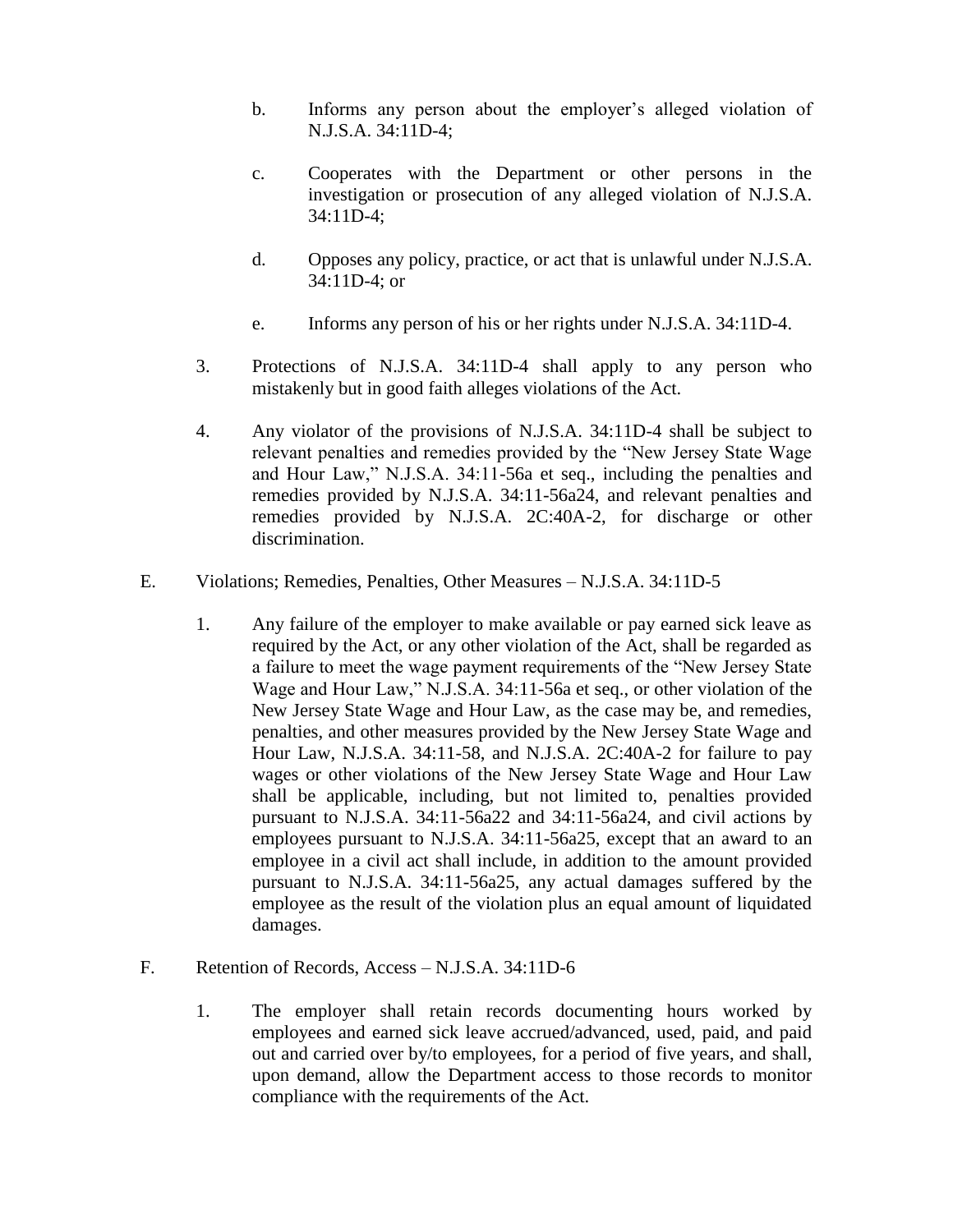a. If an employee makes a claim the employer has failed to provide earned sick leave required by the Act and the employer has not maintained or retained adequate records documenting hours worked by the employee and earned sick leave taken by the employee or does not allow the Department access to the records, it shall be presumed the employer has failed to provide the earned sick leave, absent clear and convincing evidence otherwise.

- 2. In addition, the penalties provided by the "New Jersey State Wage and Hour Law," N.J.S.A. 34:11-56a et seq. for violations of the requirements of the New Jersey State Wage and Hour Law regarding the maintaining and disclosure of records shall apply to violations of the requirements of N.J.S.A. 34:11D-6.
- G. Notification to Employees N.J.S.A. 34:11D-7
	- 1. The employer shall provide notification, in a form issued by the Commissioner, to employees of their rights under the Act, including the amount of earned sick leave to which they are entitled and the terms of its use and remedies provided by the Act to employees if the employer fails to provide the required benefits or retaliates against employees exercising their rights under the Act.
		- a. The employer shall conspicuously post the notification in a place or places accessible to all employees in each of the employer's workplaces.
		- b. The employer shall also provide each employee with a written copy of the notification: not later than thirty days after the form of the notification is issued; at the time of the employee's hiring, if the employee is hired after the issuance; and at any time, when first requested by the employee.
		- c. The Commissioner shall make the notifications available in English, Spanish, and any other language that the Commissioner determines is the first language of a significant number of workers in the State and the employer shall use the notification in English, Spanish, or any other language for which the Commissioner has provided notifications and which is the first language of a majority of the employer's workforce.
- H. Provisions Preemptive; Construction of Act N.J.S.A. 34:11D-8
	- 1. No provision of the Act, or any regulations promulgated to implement or enforce the Act, shall be construed as:
		- a. Requiring the employer to reduce, or justifying the employer in reducing, rights or benefits provided by the employer pursuant to the employer's policy or a collective bargaining agreement which are more favorable to employees than those required by the Act or